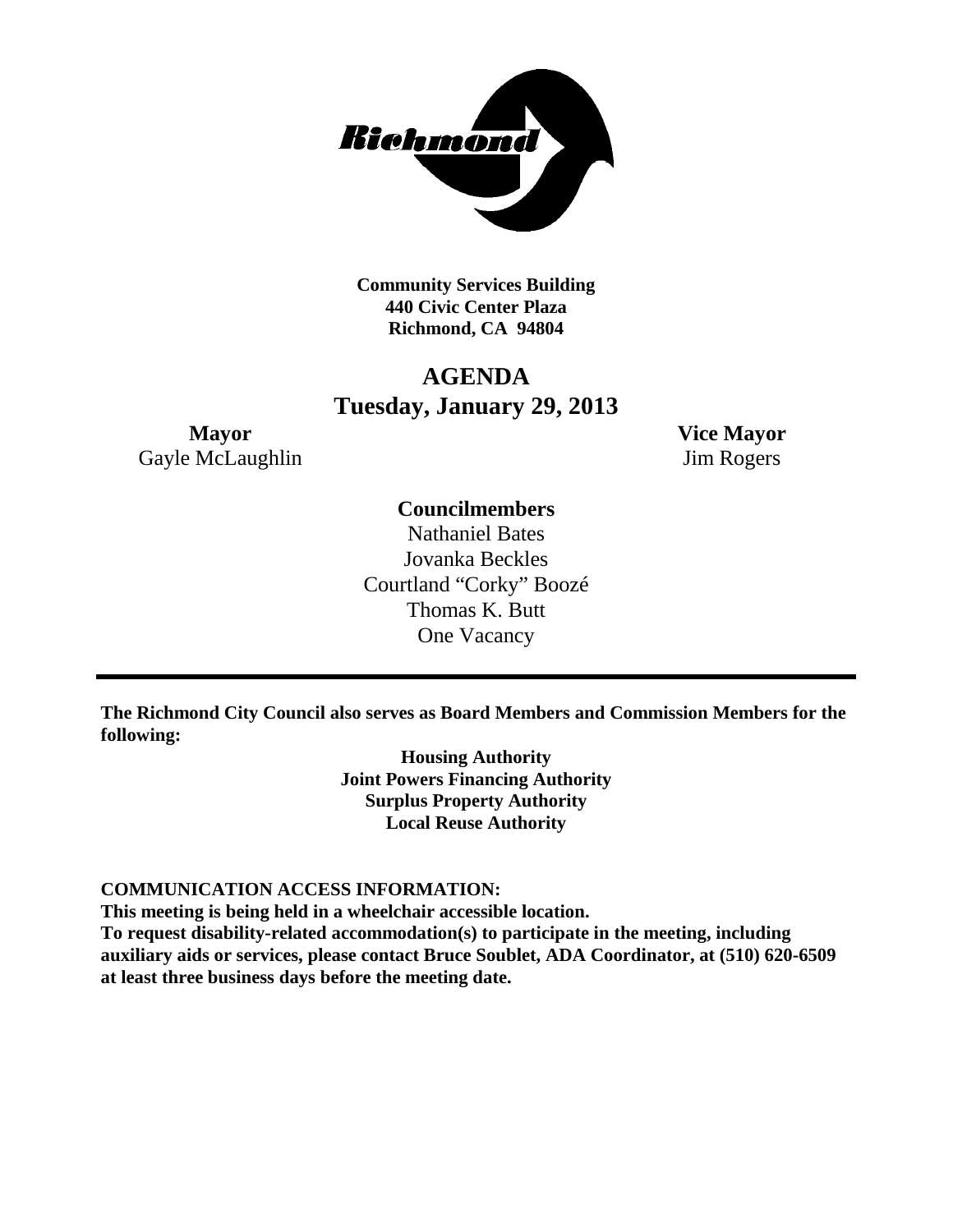# **MEETING PROCEDURES**

The City of Richmond encourages community participation at its City Council meetings and has established procedures that are intended to accommodate public input in a timely and time-sensitive way. As a courtesy to all members of the public who wish to participate in City Council meetings, please observe the following procedures:

**PUBLIC COMMENT ON AGENDA ITEMS:** Anyone who desires to address the City Council on items appearing on the agenda must complete and file a pink speaker's card with the City Clerk **prior** to the City Council's consideration of the item. Once the City Clerk has announced the item and discussion has commenced, no person shall be permitted to speak on the item other than those persons who have submitted their names to the City Clerk. Your name will be called when the item is announced for discussion. **Each speaker will be allowed TWO (2) MINUTES to address the City Council on NON-PUBLIC HEARING items listed on the agenda.**

**OPEN FORUM FOR PUBLIC COMMENT:** Individuals who would like to address the City Council on matters not listed on the agenda or on **Presentations, Proclamations and Commendations, Report from the City Attorney, or Reports of Officers** may do so under Open Forum. All speakers must complete and file a pink speaker's card with the City Clerk **prior** to the commencement of Open Forum. **The amount of time allotted to individual speakers shall be determined based on the number of persons requesting to speak during this item. The time allocation for each speaker will be as follows: 15 or fewer speakers, a maximum of 2 minutes; 16 to 24 speakers, a maximum of 1 and one-half minutes; and 25 or more speakers, a maximum of 1 minute.**

#### **SPEAKERS ARE REQUESTED TO OCCUPY THE RESERVED SEATS IN THE FRONT ROW BEHIND THE SPEAKER'S PODIUM AS THEIR NAME IS ANNOUNCED BY THE CITY CLERK.**

**CONSENT CALENDAR:** Consent Calendar items are considered routine and will be enacted, approved or adopted by one motion unless a request for removal for discussion or explanation is received from the audience or the City Council. A member of the audience requesting to remove an item from the Consent Calendar must complete and file a speaker's card with the City Clerk **prior to the City Council's consideration of Agenda Review.** An item removed from the Consent Calendar may be placed anywhere on the agenda following the City Council's agenda review.

Any law enforcement officer on duty or whose service is commanded by the presiding officer shall be Sergeant-at-Arms of the Council meetings. He/she, or they, shall carry out all orders and instructions given by the presiding officer for the purpose of maintaining order and decorum at the Council meetings (City Council Rules of Procedure and Order Section III F, RMC Section 2.12.030).

**\*\*\*\*\*\*\*\*\*\*\*\*\*\*\*\*\*\*\*\*\*\*\*\*\*\*\*\*\*\*\*\*\*\*\*\*\*\*\*\*\*\*\*\*\*\*\*\*\*\*\*\*\*\*\*\*\*\***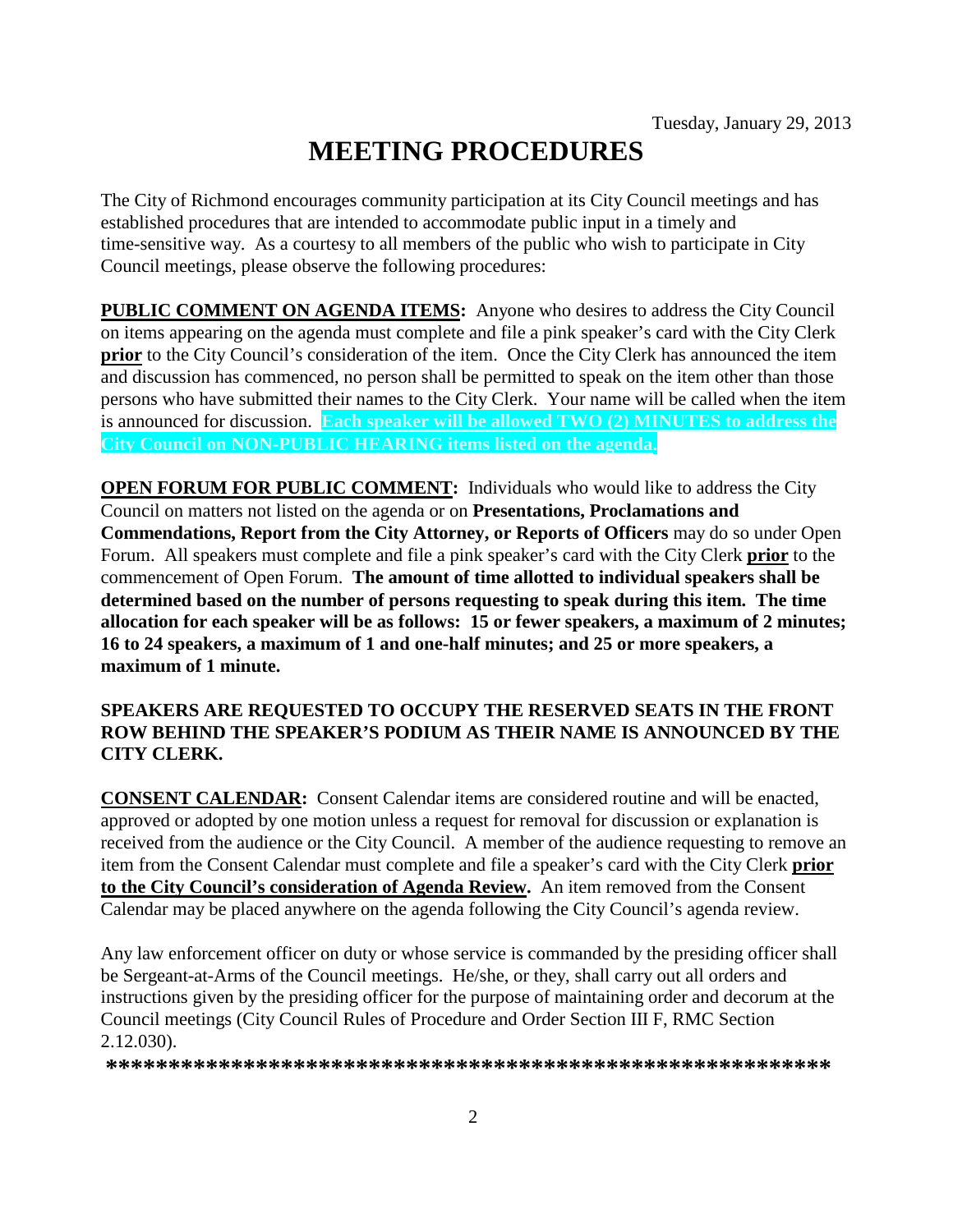### **EVENING OPEN SESSION**

#### 5:30 p.m.

#### **A. ROLL CALL**

**B. PUBLIC COMMENT**

#### **C. ADJOURN TO CLOSED SESSION**

### **CLOSED SESSION**

Shimada Room of the Community Services Building

#### **A. CITY COUNCIL**

**A-1.** CONFERENCE WITH LEGAL COUNSEL - ANTICIPATED LITIGATION (Initiation of litigation pursuant to Subdivision (c) of Government Code Section 54956.9):

One Case

#### **A-2.** CONFERENCE WITH REAL PROPERTY NEGOTIATOR (Government Code Section 54956.8):

Property: Westridge at Hilltop Apartments Agency Negotiators: Bill Lindsay, James Goins Negotiating Parties: Menlo Capital Under Negotiation: Price and terms of payment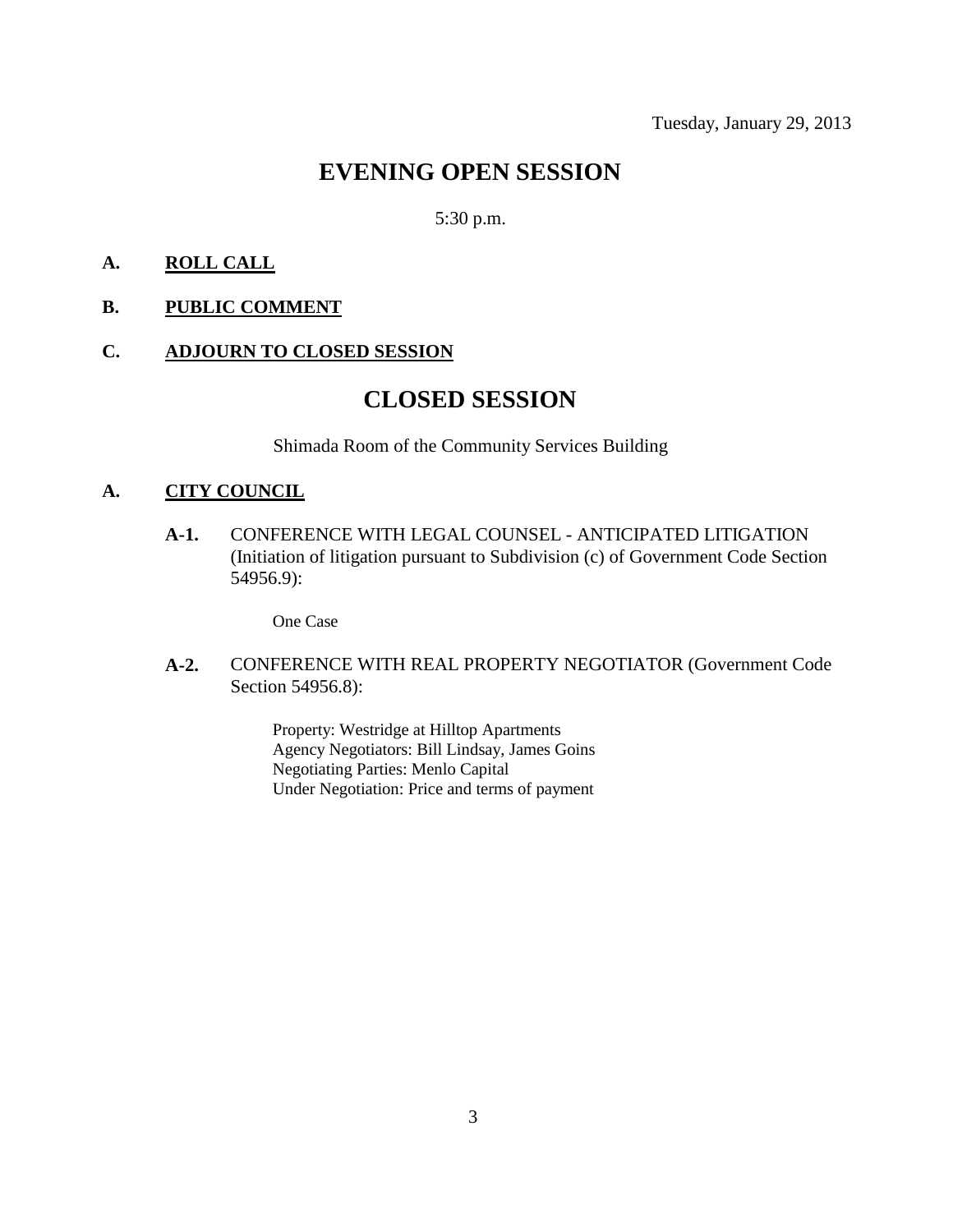# **SPECIAL MEETING OF THE RICHMOND CITY COUNCIL**

6:30 p.m.

#### **A. PLEDGE TO THE FLAG**

- **B. ROLL CALL**
- **C. READING OF THE CODE OF ETHICS**
- **D. STATEMENT OF CONFLICT OF INTEREST**
- **E. AGENDA REVIEW**
- **F. OPEN FORUM FOR PUBLIC COMMENT**

#### **G. STATE OF THE CITY ADDRESS**

**G-1.** 2013 State of the City Address - Mayor McLaughlin (620-6503).

#### **H. PRESENTATIONS, PROCLAMATIONS, AND COMMENDATIONS**

- **H-1.** PRESENTATION of the 2013 Martin Luther King Jr. Richmond Community Leadership and Service Award to: CCISCO, Safe Return Project, Reentry Solutions Group, Secure Communities Task Force, and Richmond Progressive Alliance - Mayor McLaughlin (620-6503).
- **H-2.** PRESENTATION of the 2013 Black History Month Proclamation Mayor McLaughlin (620-6503).
- **H-3.** PRESENTATION of a Proclamation honoring Michele Seville and Hershell West for receiving the Contra Costa County AC5 Arts Recognition Award - Mayor McLaughlin (620-6503).

#### **I. REPORT FROM THE CITY ATTORNEY OF FINAL DECISIONS MADE AND NON-CONFIDENTIAL DISCUSSIONS HELD DURING CLOSED SESSION**

#### **J. STUDY SESSION**

**J-1.** RECEIVE a report from Dr. Denise Noldon, President of Contra Costa College, on the state of the College - Councilmember Beckles (620-6568).